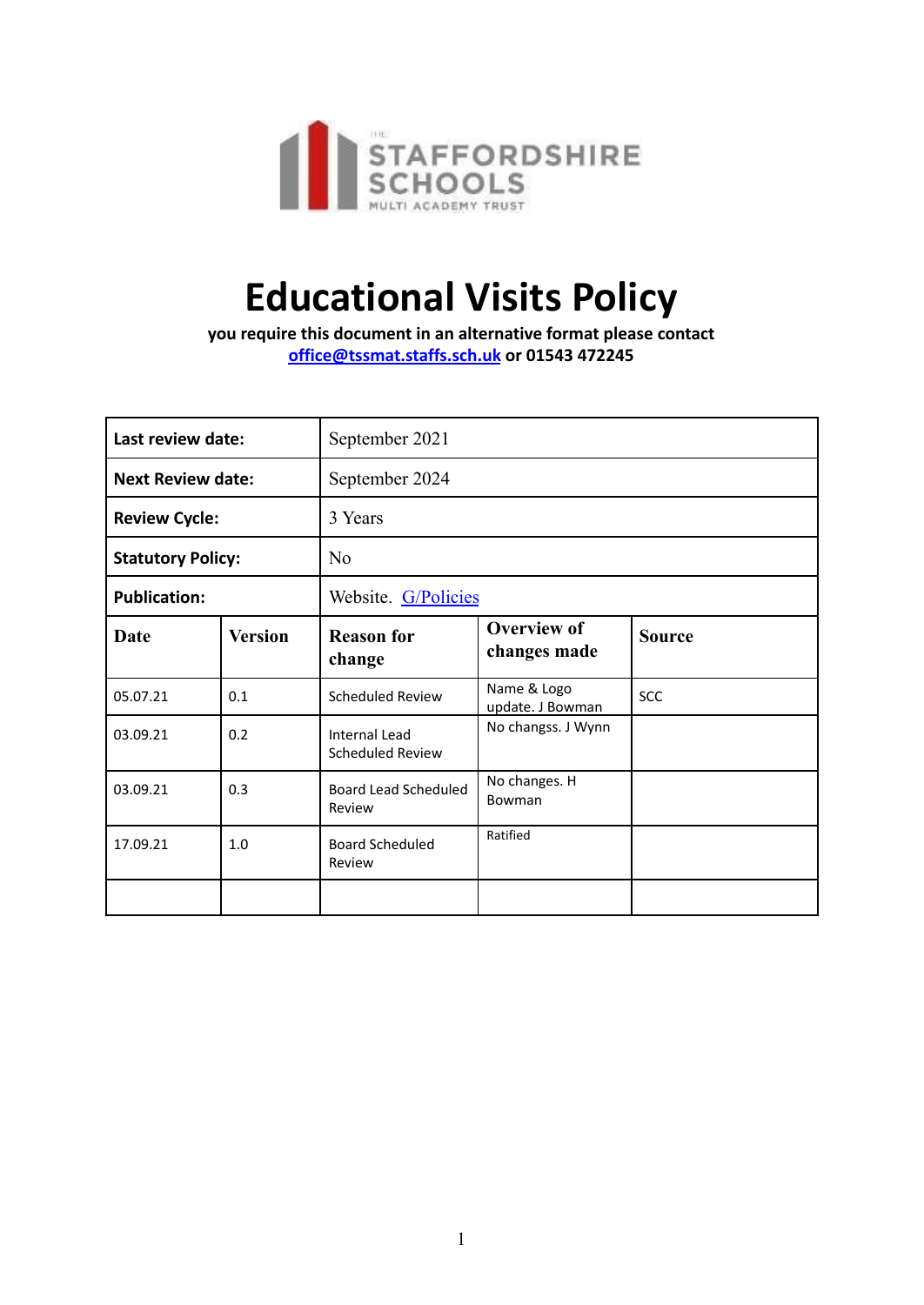## **Educational Visits Policy**

The Staffordshire Schools Multi Academy Trust strictly follows the guidelines set out by Elite Safety in Education. The Trust is ultimately responsible for the safety of staff and pupils while they undertake educational visits.

An educational visit refers to any journey or activity organised by or for the Trust, for a group of its pupils, that takes place off Trust premises.

The following document contains TSSMAT's visits policy which is linked to the guidance in in the Health & Safety Policy and Risk Assessments prepared by Elite Safety in Education.

It contains policy and procedures necessary to reduce any risks to an acceptable level and ensure the health, safety and welfare of all those taking part, including visit leaders, staff, volunteers, and participating young people.

#### **The Role of the Educational Visits Co-ordinator**

The CEO is ultimately responsible for Educational Visits co-ordination for the Trust. The CEO delegates authority to the Trust's Educational Visits Co-ordinator.

The Educational Visits Co-Ordinator will ensure that:-

- 1. All visits run by the Trust are correctly managed and that all processes are outlined in the following policy are undertaken.
- 2. All visit leaders are competent for the particular visit concerned.

**The visit leader is the staff member in charge of and responsible for all aspects of the safety, conduct, supervision and deployment of all participants and staff attending the visit. Every visit must have a leader who, although they may receive advice from more senior staff, retains command. The leader should monitor all services provided to the group and receive satisfactory responses on any issue they judge to be unsafe or, if necessary, withdraw the group from the activity.**

(Newly qualified teachers may not be visit leaders.)

- 3. All documentation is completed and retained in accordance with the Trust's policies and procedures.
- 4. An annual record of Trust visits is maintained by the Trust Administrator.

#### **Categories of Activity Risk**

The DfE recognises 3 categories of activity with increasing levels of potential or actual risk.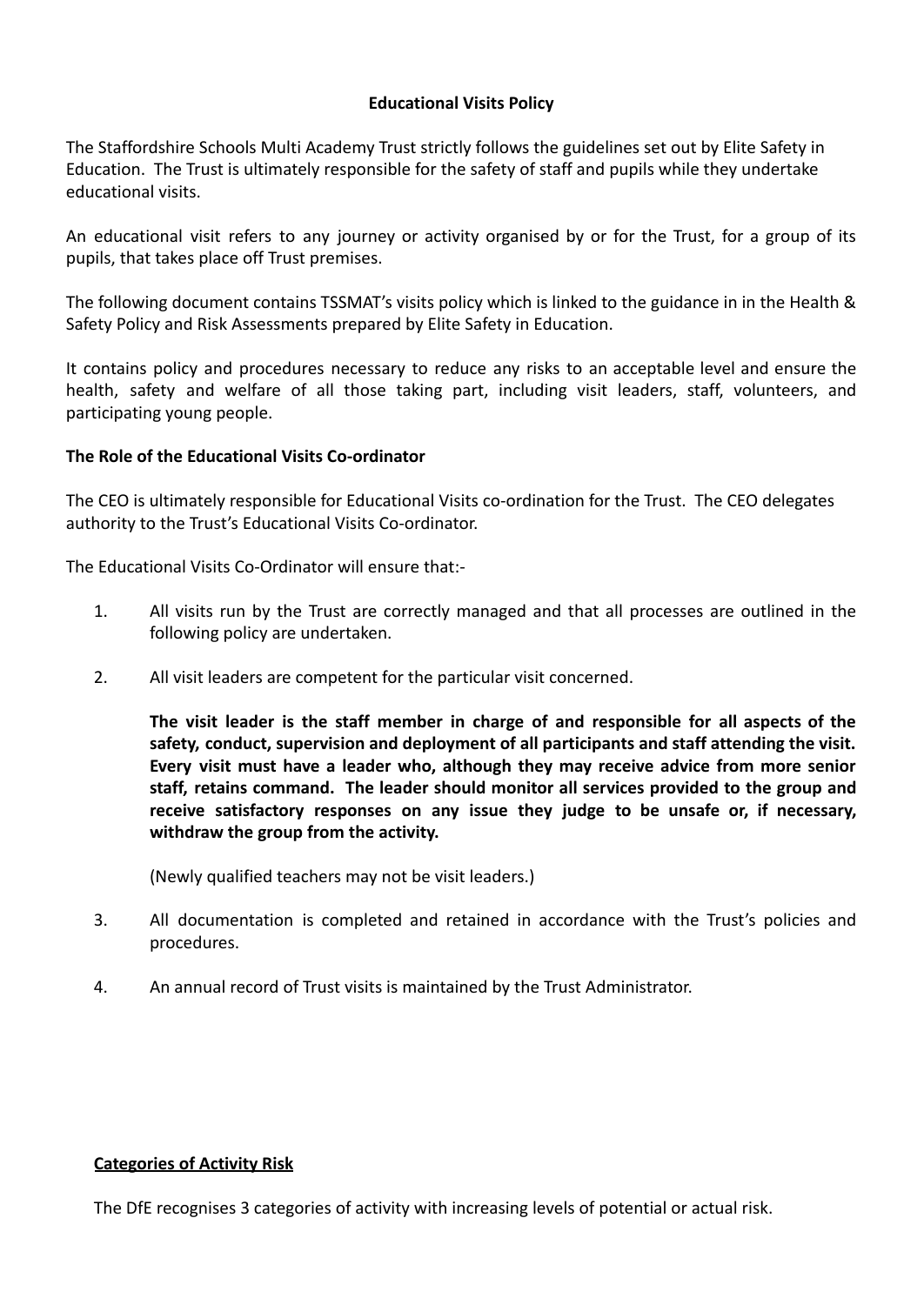## Category A – Normal Risk

There are activities that present no significant risk beyond those of everyday life. These activities are:-

- Visits to local places of worship, museums, open farms, zoos, sports centres, towns or villages.
- Theme parks and adventure playgrounds.
- Swimming pool visits under the auspices of the County Swimming Services or other qualified instructors, etc.
- Taking groups as passengers on any public transport.
- Inter-School sports matches and events.
- Field studies in environments presenting no technical hazards including pond studies where the supervisor could effect a rescue from the bank or by wading and small streams where the depth is nowhere deeper than 15cm.
- Activities such as walking in a park or non-remote country area with no technical hazards.

## Category B – Additional Risk

There are activities or visits to locations with a higher risk. These activities are:-

- Walking or field studies in non-remote country where technical hazards exist.
- Camping.
- Cycling either on or off-road areas in Staffordshire such as Cannock Chase.
- Orienteering in areas that are open to the general public or have technical hazards.
- Canal studies and activities along canal banks and boating in a powered canal boat.

#### Category C –High Risk

These are the highest risk activities:-

- Walking and trekking activities on any open moor or land above 600m where it is possible to become more than 30 minutes walking time from the nearest transport or refuge
- Any activity on or in open water
- Caving (except guided visits to public areas of show caves)
- Climbing including gorge walking with technical ascents or descents
- High ropes courses
- Skiing including supervising skiing sessions at ski resorts or at artificial ski slopes
- Off-road cycling outside Staffordshire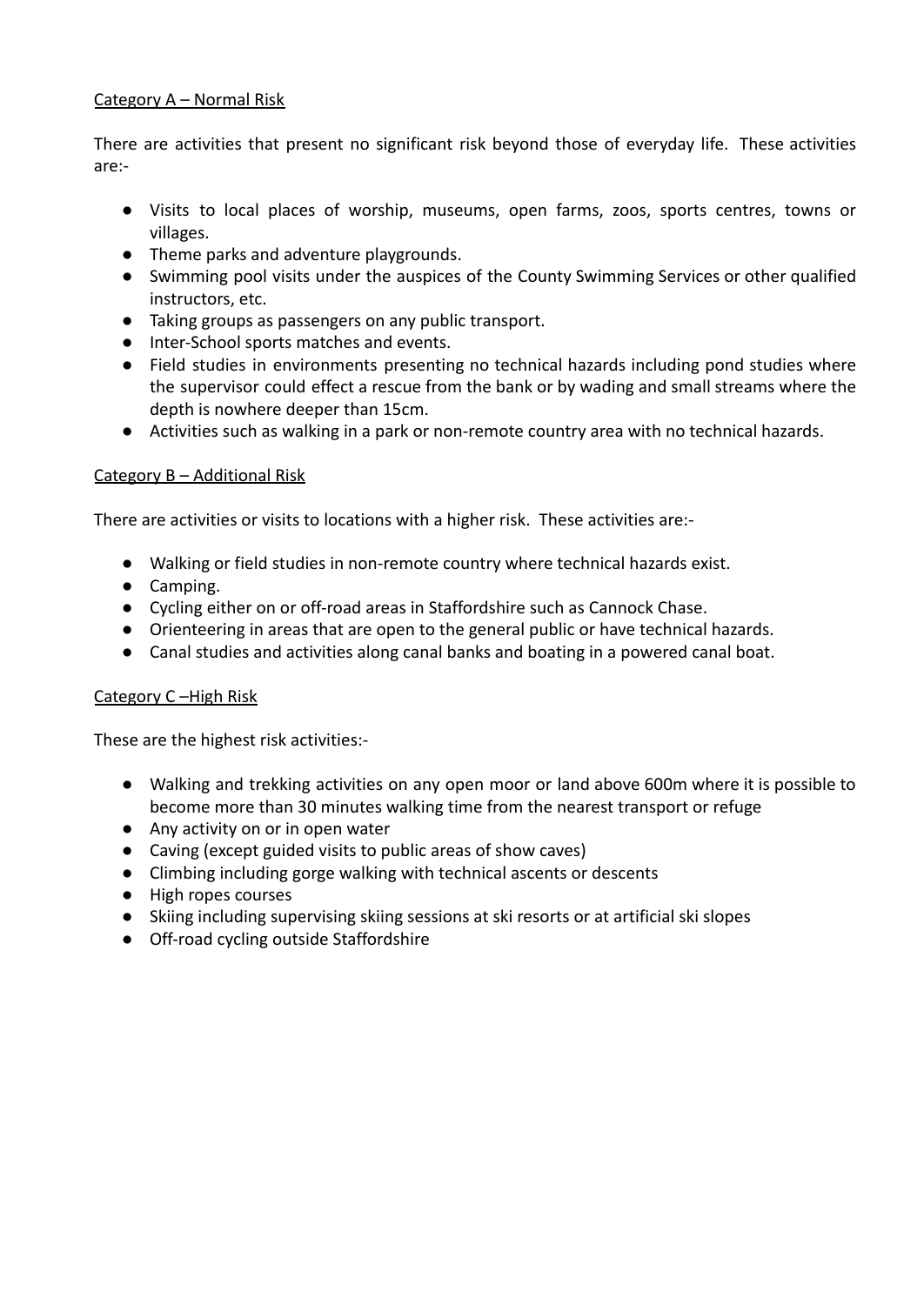### **Assessment of Trust Visits**

The Risk Assessments outline all types of proposed visits and can be found in the Elite Health & Safety folder in the staff room, and in SharePoint/Office/Health & Safety.

Prospective visit leaders should read relevant risk assessments, and apply for approval of their visit from the EVC, who will apply for additional approval/guidance from the CEO or Elite Safety in Education as appropriate. All trips should have a completed Trip Analysis Form prior to the trip taking place.

## *Normal Risk Visits*

The visit leader should complete the trip analysis form as far as possible, submit it with the necessary supporting documentation to the EVC and receive outline approval before confirming any booking.

Once outline approval has been received, final arrangements can be made and the form completed and resubmitted for full approval. Not all sections will apply to every visit. The Trust keeps the Trip Analysis Form with the financial documents in line with the financial document retention policy. Trip Analysis Forms are also kept in the SharePoint Trips folder for 1 year, if no incident occurred. Where an incident occurred, all paperwork relating to the trip will be kept in line with the retention policy.

## *Residential Visits and those involving Additional or High Risk Activities*

Any visits that involve additional or high risk activities require CEO approval that all the procedures have been satisfactorily completed.

Additional or high risk activities led by Trust staff also require approval that the qualifications and/or experience of the leader is appropriate and that their risk assessments and control measures are suitable.

The EVA must receive applications for visits a minimum of six working school weeks before the visit date and before anyone is financially committed to the visit. This is to ensure that there is sufficient time for approval to be returned to Trust before bookings are confirmed.

Applications from approved leaders running school clubs, etc., that may involve multiple non-residential visits programmed at short notice may obtain EVA approval on an annual basis (academic year) giving an estimate of the number of visits. This annual application should be made on the Trip Analysis Form.

This is subject to the EVC being informed in advance of each visit to ensure that all the necessary procedures of parental notification and setting up a home contact person have been undertaken.

## **Approval of Visits**

In deciding if a visit application merits approval, the EVC must consider the following:-

- 1. There are clear and justifiable objectives for the visit.
- 2. The visit leader is sufficiently responsible and capable of taking charge of the visit.
- 3. A Trip Analysis Form has been started.
- 4. Parental notification and consent will be undertaken.
- 5. Participants will be aware of the visit objectives and will have been prepared, briefed or involved in the planning, as appropriate.
- 6. All transport arrangements have been adequately assessed including parental permission to travel in staff, volunteers, or other parents' cars when these are to be used.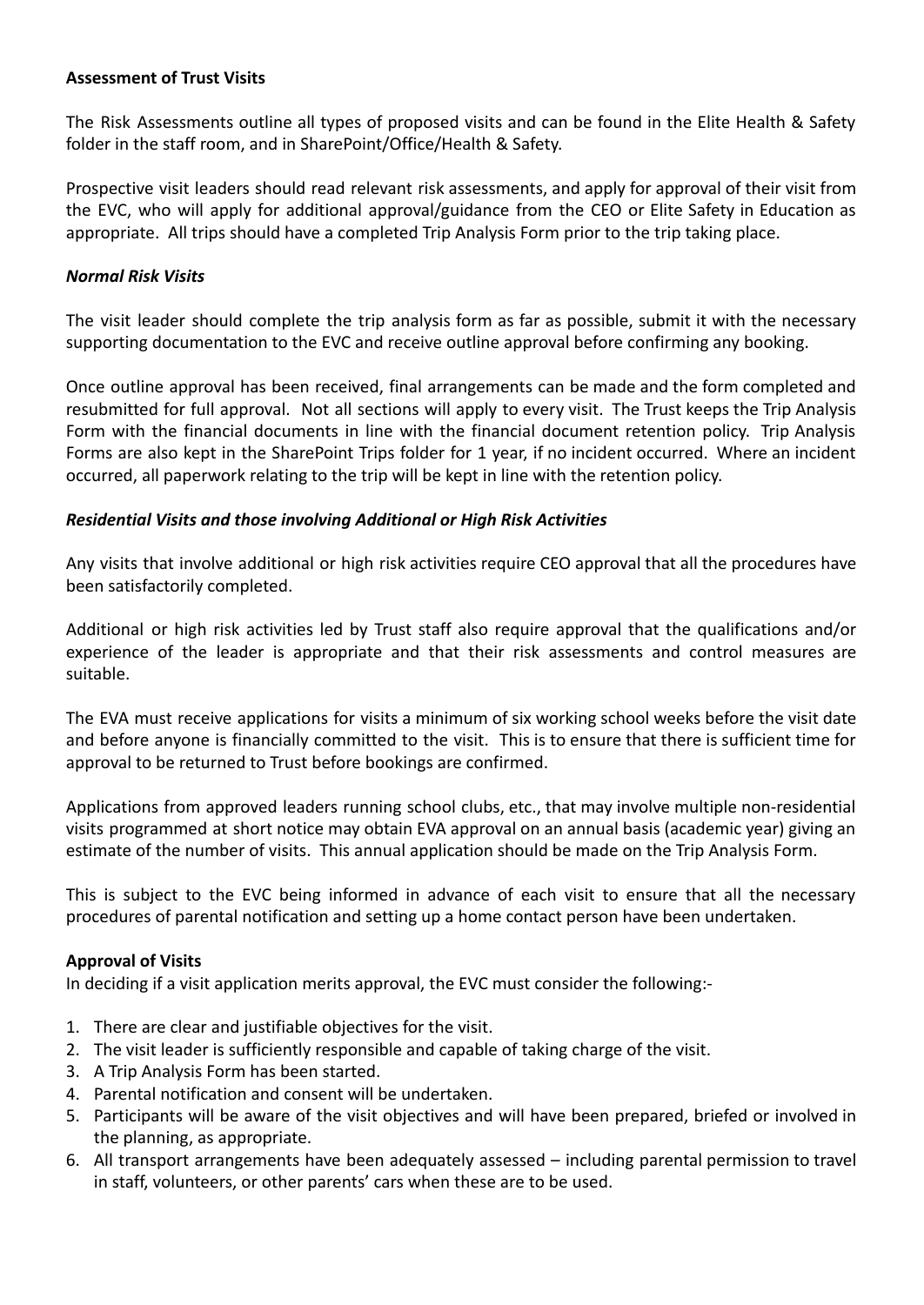- 7. The venue is either known, or the visit leader has undertaken a pre-visit in order to assess the suitability of the site and to enable risk assessment(s) to be produced. Where there is a distant destination, the process may be replaced by information and advice received from other sources.
- 8. Written risk assessments and control measures to control the risks have been produced. Copies will be filed in the SharePoint Trip file, and copies sent to the Director of Business.
- 9. A check has been made to ensure any provider has public liability insurance of at least £5 million.
- 10. Consideration has been given to deciding if contractual insurance (personal accident and travel insurance) is necessary for the participants and staff, and for informing parents about any cover applying to the visit.
- 11. The financing of the trip must comply with current legislation and the EFA audit procedures.
- 12. An emergency procedure is in place, which includes means by which the Trust and group are able to contact each other if necessary.

#### **During the visit:-**

- 1. An emergency contact list, including details of any relevant medical needs, for all those on the trip, is held by the visit leader for the duration of the trip. This will be shredded as soon as the trip is completed.
- 2. A list of children assigned to volunteers, may be given to volunteers to support them in ensuring children in their care are present. These will be shredded as soon as the trip is complete.
- 3. All staff and volunteers in the trip must be aware of the emergency procedures in place.
- 4. Staff and volunteers should not store pupil's emergency numbers in personal mobile devices.

## **After the visit:-**

- 1. Evaluation after the event is an important aid to planning future visits.
- 2. The standard Trust Accident Report form must be submitted to the Trust Administrator for any accident that resulted.
- 3. An incident report must be submitted to the EVC giving details of any incident that did, or could have had severe consequences to the welfare of any participant or staff member, and any failure of the services offered by a provider.
- 4. Emergency contact lists, medical questionnaires, medical information, consent forms, and lists of children for volunteers produced for the trip will be shredded immediately after the trip, if no incident occurred. If an incident occurred, all paperwork must be kept in line with the Trust's Retention Policy.
- 5. The Trip Analysis Form, Risk Assessment, Permission letter & register of attendees, plus any accident forms that were completed, will be kept in line with the Trust's Retention Schedule.

#### **Staff Ratios**

The staffing ratio will vary with each activity and the age and ability of the participants. The final ratio will be identified by the risk assessment and should be recorded in the risk assessment or operating procedure. A basic guide is:-

- 1 adult to 6 participants for up to, and including Year 3.
- 1 adult to every 10 to 15 participants in Years 4 to 6.

#### **Use of Volunteers**

For day visits, a DBS will not be required for parents of pupils attending a Trust school. However, they must never have sole charge of any pupil or group of pupils and must remain under the supervision of a Trust staff member at all times. The Trust must satisfy itself of the suitability of all volunteers assisting.

#### **Volunteer Drivers**